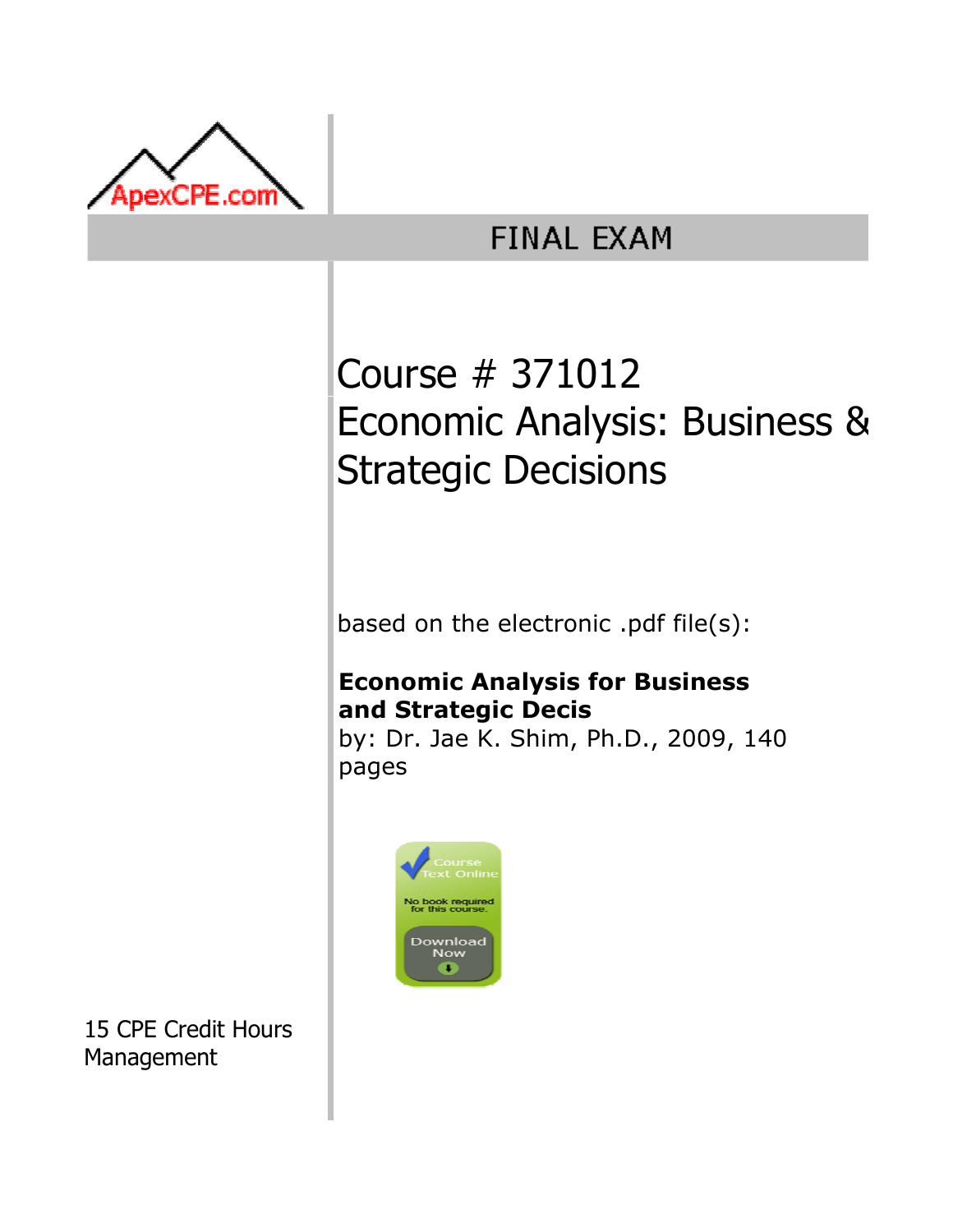A P E X C P E . C O M . . . . . 713.234.0892 . . . . . support@apexcpe.com This exam sheet is made available for your convenience in answering questions while offline. Please note that you will still need to enter your answers on the online exam sheet for grading. Instructions are provided at the end of this document.

### Chapter 1 - Managerial Economics

1. The concept of "The Time value of Money†refers to:

#### A dollar has the same value now as in the future

- A dollar in the past had less value than now
- A dollar now is worth more than a dollar to be received later
- A dollar value is constant in time
- 2. Value maximization is broader than profit maximization because it considers
	- **LETT** Wealth or market price
	- **L** Total revenues.
	- **Lacks** Total costs.
	- **LECTE** Real-world constraints.
- 3. \_\_\_\_\_\_\_\_\_\_\_\_\_\_\_\_\_\_\_\_\_\_\_\_\_\_\_\_\_ is not one of profit-making motives for companies
	- **LETTE:** Rewarding investors for risk
	- **LECOLLET CONTROL** Control of competition
	- Research and development of new products and services
	- **LECT** Rewarding employees

#### 4. The role of a firm is to

- Allocate limited resources to meet its goals
- Limit competition
- Increase employment for the economy
- L\_\_\_\_\_ Minimize taxes
- 5. Marginal analysis suggests that business decisions should be taken when
	- Marginal revenues are less than marginal cost
	- **Marginal revenues exceed marginal costs**
	- Income is in decline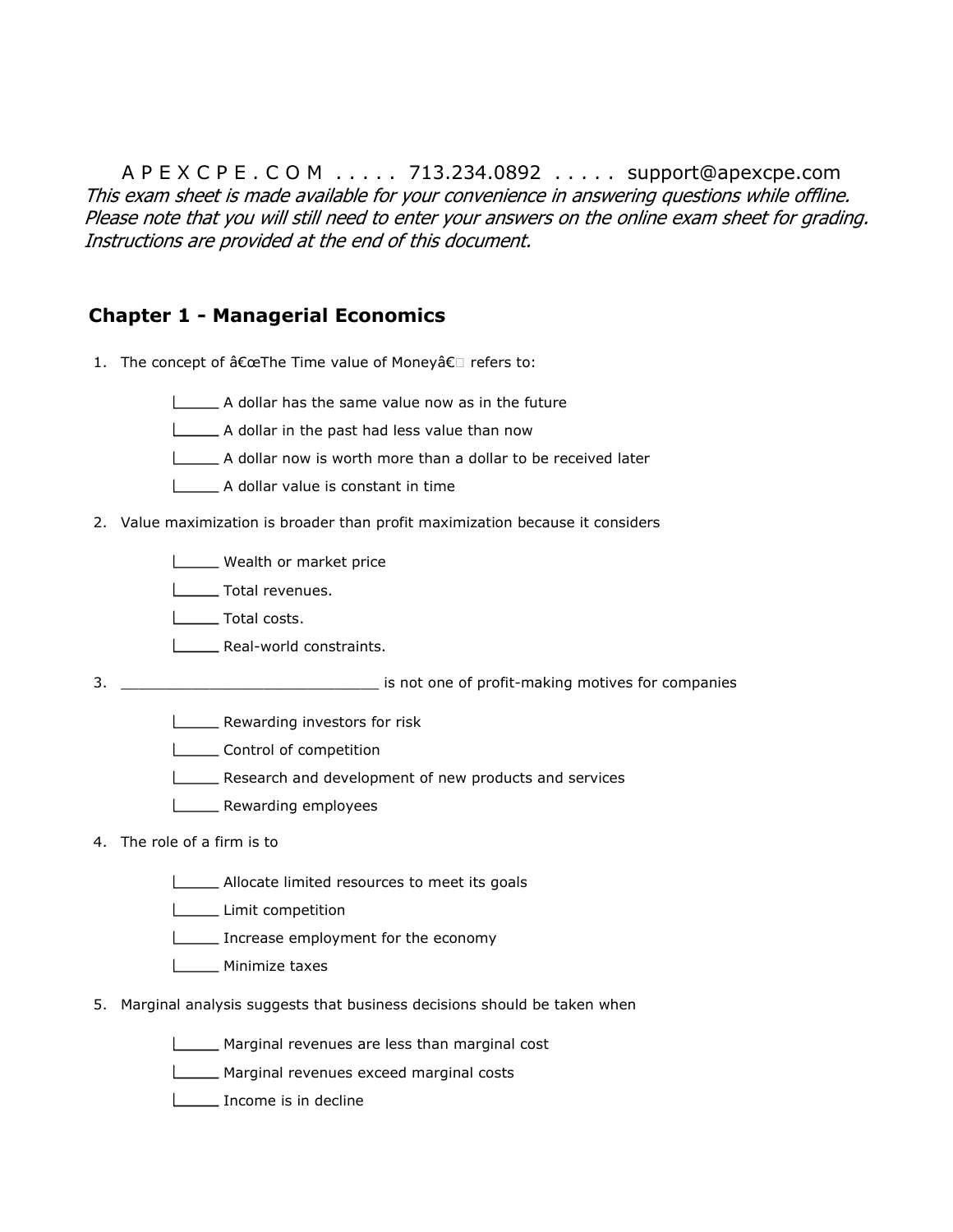**LETT** Production is at full capacity

74. The Federal Trade Commission enforces antitrust laws by

Imposing fines on corporations up to \$1 million.

Sentencing individuals up to three years imprisonment.

**LETT** Awarding triple damages.

**ISSUING** CEASE and desist orders.

#### 75. The Sherman Act specifically prohibits

Mergers that reduce competition.

**LETTE** Monopolizing.

Asset acquisitions that reduce competition.

**LETTE** Price discrimination

### Chapter 2 - Optimization Techniques

6. The second derivative is the measure of the rate of change of the first derivative. T F

**Lackson** True

**Looper** False

7. Optimization is not

Maximization or minimization of a specific objective.

Simulation.

**Minimization of costs.** 

**Maximization of profit.** 

8. The derivative dy/dx measures

Y axis.

 $\Box$  X axis.

**Perimeter of a function.** 

Slope of a function.

#### Chapter 3 - Market Forces

9. Demand analysis is not useful in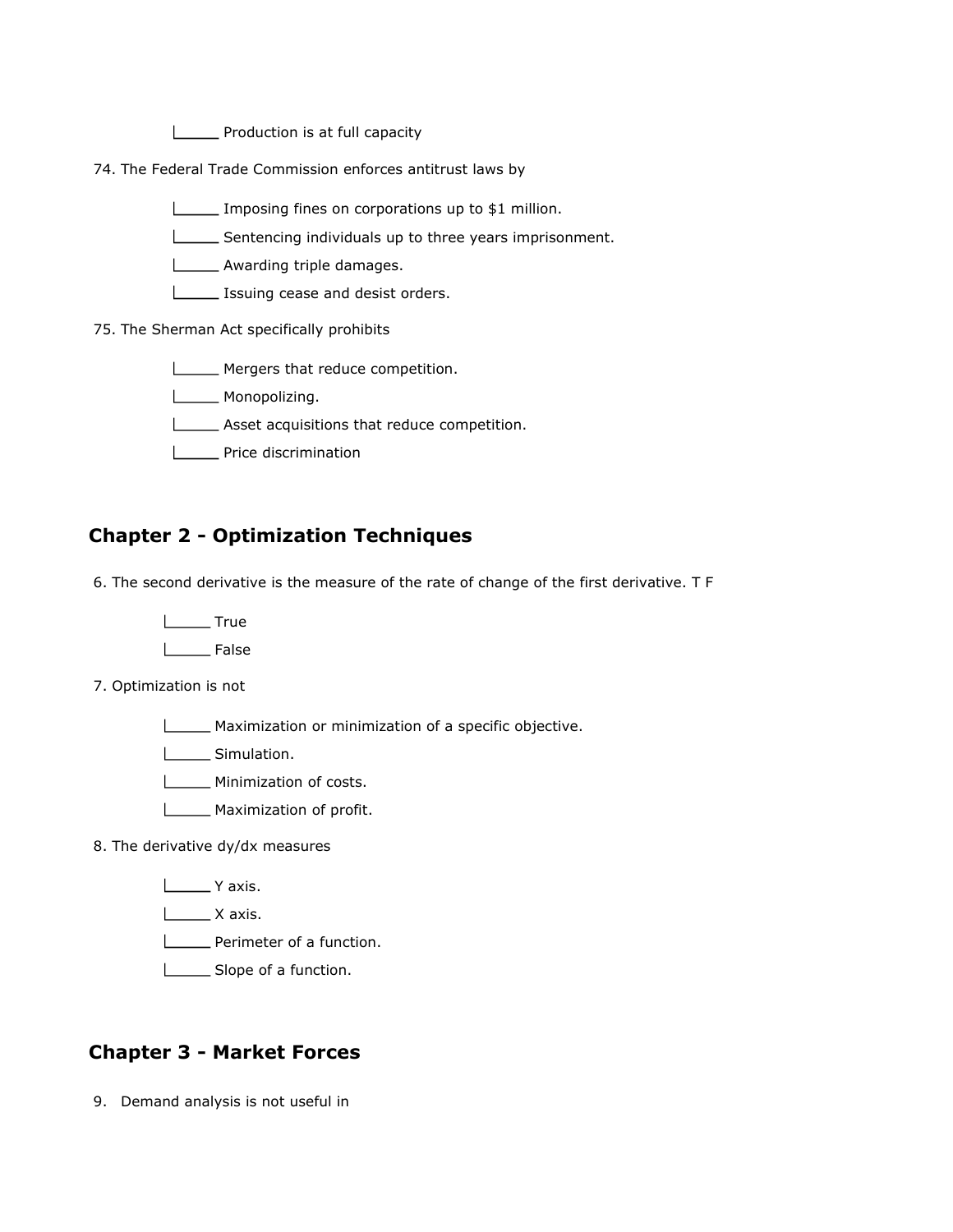**Lackson** Value pricing.

**LETTE** Forecasting sales.

Setting prices.

**L\_\_\_\_\_\_ Estimation of demand function.** 

10. Price elasticity can be used to answer

How great a price reduction is necessary to increase sales 20%.

What is the % demand of a product.

What is the % supply of a product.

What is the elasticity of the market.

11. A shift in the supply of a product is brought about by a change in any factor other than the price of the product. T F

L<sub>True</sub>

 $I_{\text{}}$  False

12. Movement along a demand curve is indicated by the quantity effect of a change in

**Lacker** Advertising.

**LETTE** Price of other goods.

Income.

**Lette** Price.

13. A shift in demand is not caused by

An increase in price.

**Lacks** Consumer tastes.

A decrease in advertising.

Income.

14. The demand curve for automobiles will shift to the right if

**The price of automobiles decreases.** 

**Interest rates increase.** 

**LECTE** Advertising expenditures increase.

**LECTE** The price of steel decreases.

15. The demand for peanut butter is linear and defined by the function P = \$5 - \$0.05Q. When quantity is increased from  $Q1 = 40$  to  $Q2 = 60$ , the arc price elasticity of demand for peanut butter is

 $\frac{1}{2}$  -0.25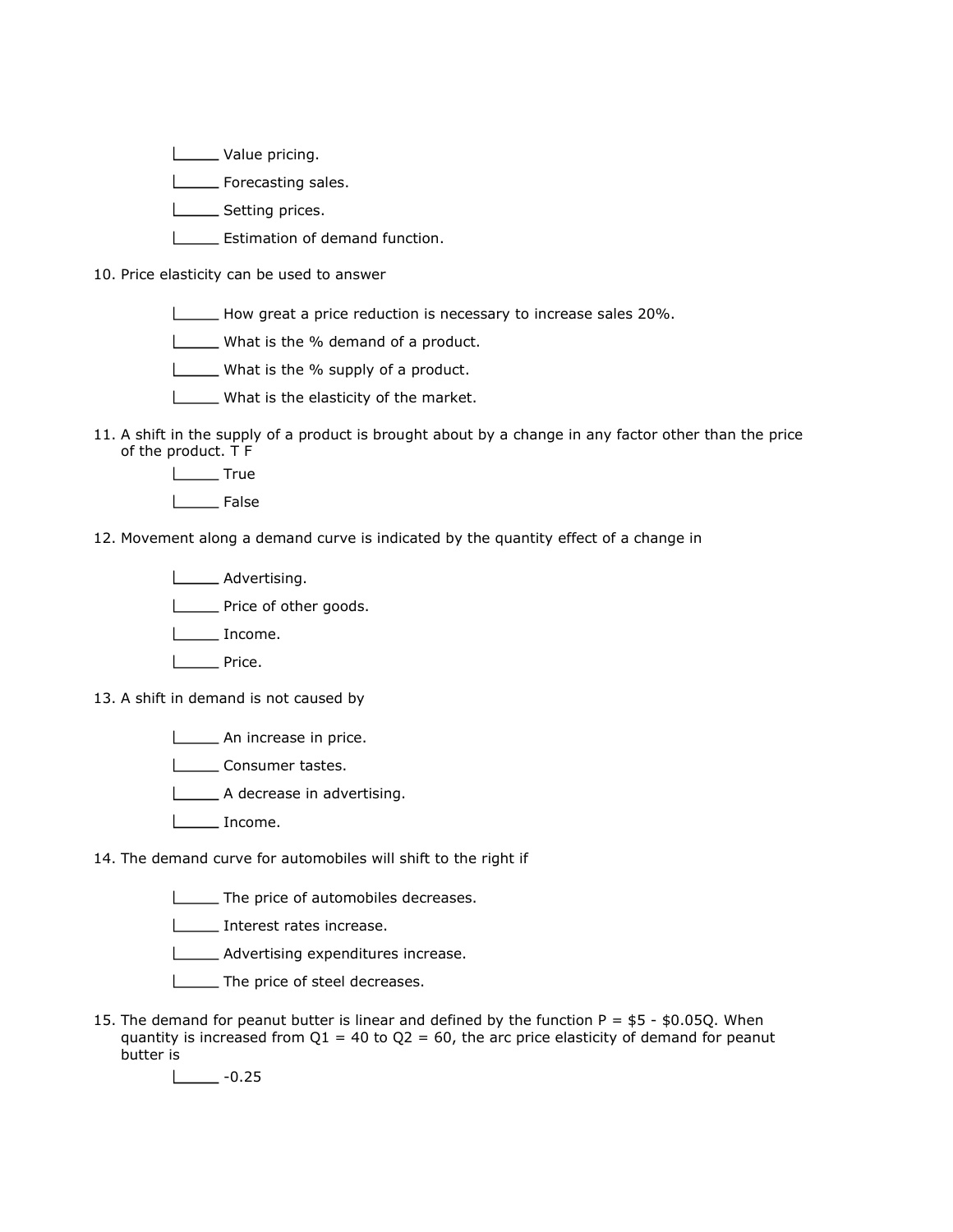$1 -0.5$  $\frac{1}{2}$  -1  $\sqrt{4}$ 

16. Two products are complements if

- The price elasticity of demand for each good is greater than zero.
- The cross-price elasticity of demand is less than zero.
- The cross-price elasticity of demand equals zero.
- The cross-price elasticity of demand is greater than zero.
- 17. When the point price elasticity of demand equals -2 and the marginal cost per unit is \$5, the optimal price is
	- $\perp$  2
	- 5
	- $\Box$ 10
	- Impossible to determine without further information.

18. All of the following are complementary goods except

- **LECTE** Margarine and butter.
- Cameras and rolls of film.
- L\_\_\_\_\_ VCRs and video cassettes.
- **LETT** Razors and razor blades.
- 19. An improvement in technology that in turn leads to improved worker productivity would most likely result in
	- $\Box$  A shift to the right in the supply curve and a lowering of the price of the output.
	- A shift to the left in the supply curve and a lowering of the price of the output.
	- An increase in the price of the output if demand is unchanged.
	- **LECTE** Wage increases.
- 20. If the price elasticity of demand for a normal good is estimated to be 2.5, a 4% reduction in its price causes
	- **Total revenue to fall by 5%.**
	- Total revenue to fall by 12.5%.
	- **LETT** Quantity demanded to rise by 10%.
	- **L** Quantity demanded to decrease by 5%.
- 21. In any competitive market, an equal increase in both demand and supply can be expected to always
	- Increase both price and market-clearing quantity.
	- Decrease both price and market-clearing quantity.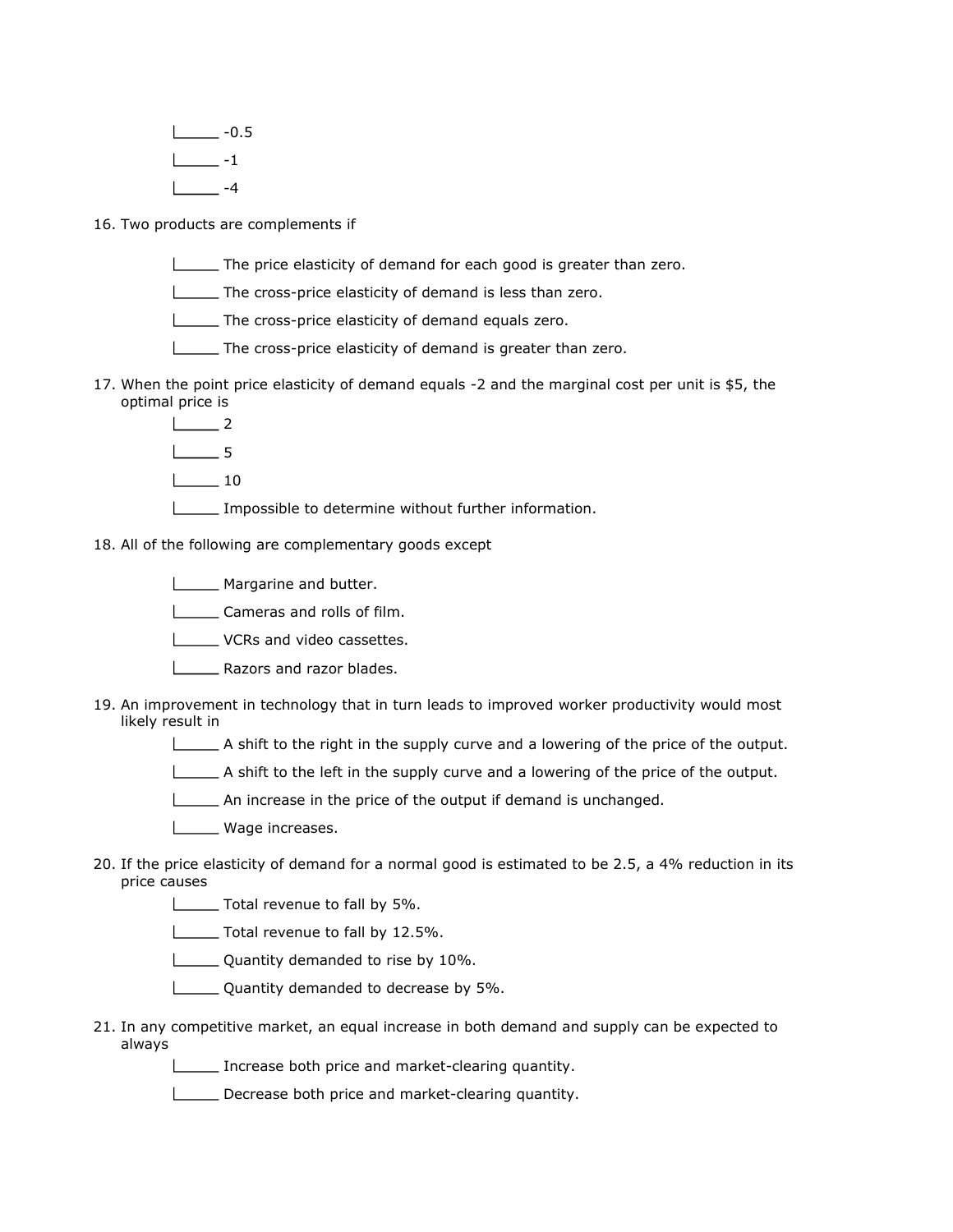Increase market-clearing quantity.

L\_\_\_\_\_\_ Increase price.

## Chapter 4 - Quantitative Demand Analysis

22. Demand estimation in a controlled environment is possible with

**LETTE** Field studies.

**L\_\_\_\_\_** Regression analysis.

- **LETTE** Market experiments.
- **LETTE** Consumer surveys.

23. A method for predicting buyer response to hypothetical changes in product quality is provided by:

- | Field studies.
- **Lackson** analysis.
- **LETTE** Market experiments.
- Lonsumer surveys.
- 24. A sample of market data taken at a point in time is a
	- L**Cross-section**.
	- **Statistical series.**
	- L<sub>\_\_\_\_</sub>Time series.
	- **Lackson** Population.
- 25. The identification problem in demand estimation refers to
	- The problem of identifying the correct prices and quantities for a product.
	- The problem of identifying the best estimation procedure.
	- The problem of identifying a demand function when both supply and demand are changing as a function of price.
	- **The problem of selecting driving forces.**

#### Chapter 5 - Business Forecasting

#### 26. Time-series methods

Are based on opinion.

Use historical data as the basis for projection.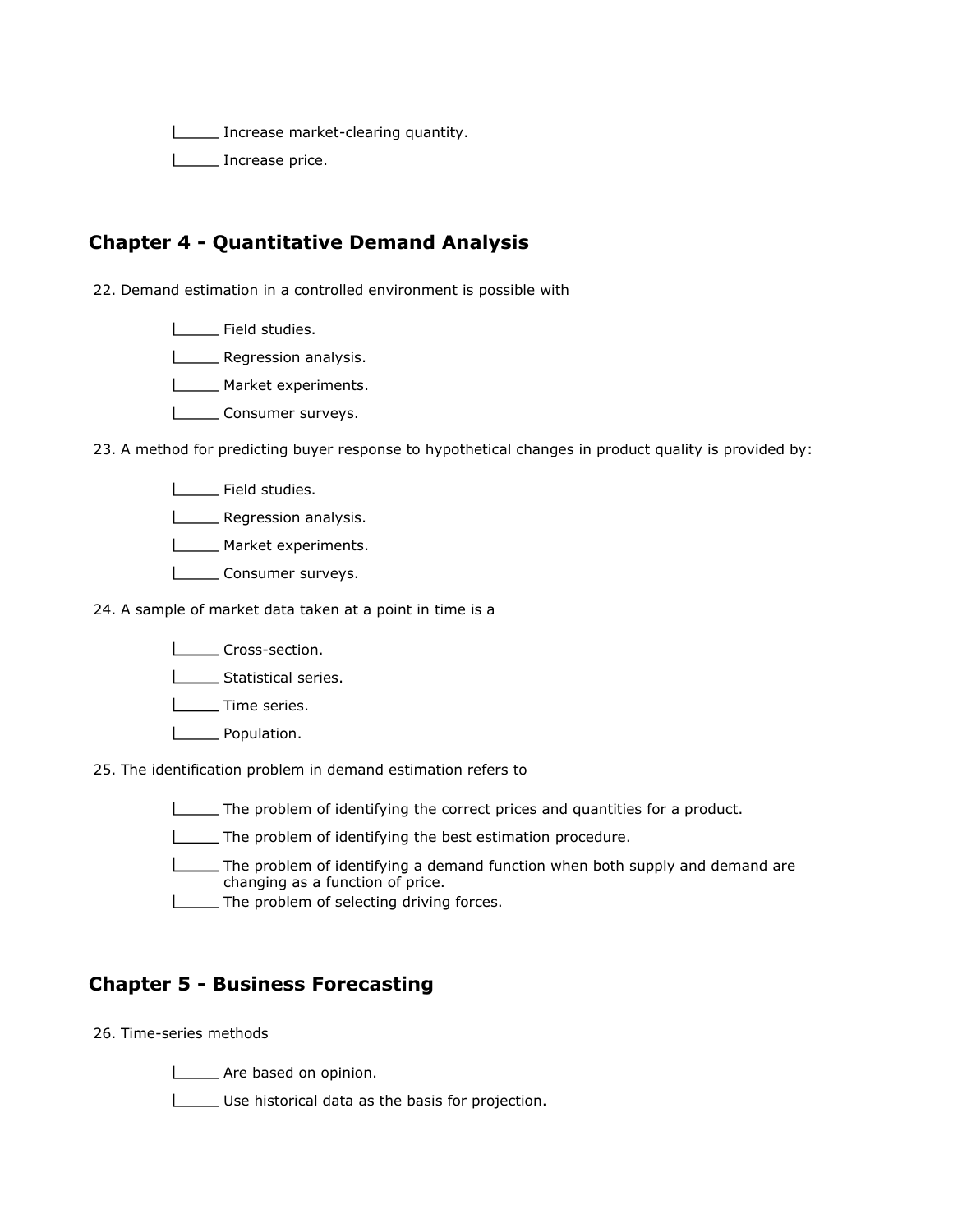- Combine economic theory with mathematical and statistical tools to analyze economic relations.
- Use interindustry linkages to show how changes in the demand for one industry's output will affect all sectors of the economy.
- 27. Econometric forecasting methods
	- **Always remain the same from period to period.**
	- Employs statistically based models where relationships among economic variables are expressed in mathematical equations
	- Can estimate the direction, but not the magnitude, of change for forecasted variables.
	- Can estimate the magnitude, but not the direction, of change for forecasted variables.
- 28. Which of the following is not a lagging economic indicator?
	- Unemployment rate
	- **LETTE** Bank interest rates.
	- **LECOMMERGIAL COMMERGIAL COMMERGIAL COMMERGIAL COMMERGIAL COMMERGIAL COMMERGIAL COMMERGIAL COMMERGIAL COMMERGIA**
	- Change in credit for business and consumer borrowing.

29. Barometric methods that employ leading economic indicators

- Always correctly indicate changes in economic variables.
- **LETT** Often provide relatively consistent lead times.
- Provide little information about the magnitude of the forecast variable.
- Usually forecast directional changes with 95 percent accuracy.

30. Which of the following is not a qualitative forecasting method?

- **LEXPERENT** opinions.
- L\_\_\_\_ Delphi method.
- **Lonsumer surveys.**
- **Exponential smoothing**
- 31. Input-output forecasting techniques are identified by which of the following?
	- They are based on the assumption that future events will follow past patterns of economic behavior.
	- They generate data primarily from the opinion(s) of one or more people.
	- They make use of interindustry linkages to forecast how changes in demand will affect output by various industries.
	- They incorporate economic theory with quantitative techniques to analyze and forecast movements of some economic or business variables of interest.
- 32. Which of the following is not true regarding the Theil U statistic?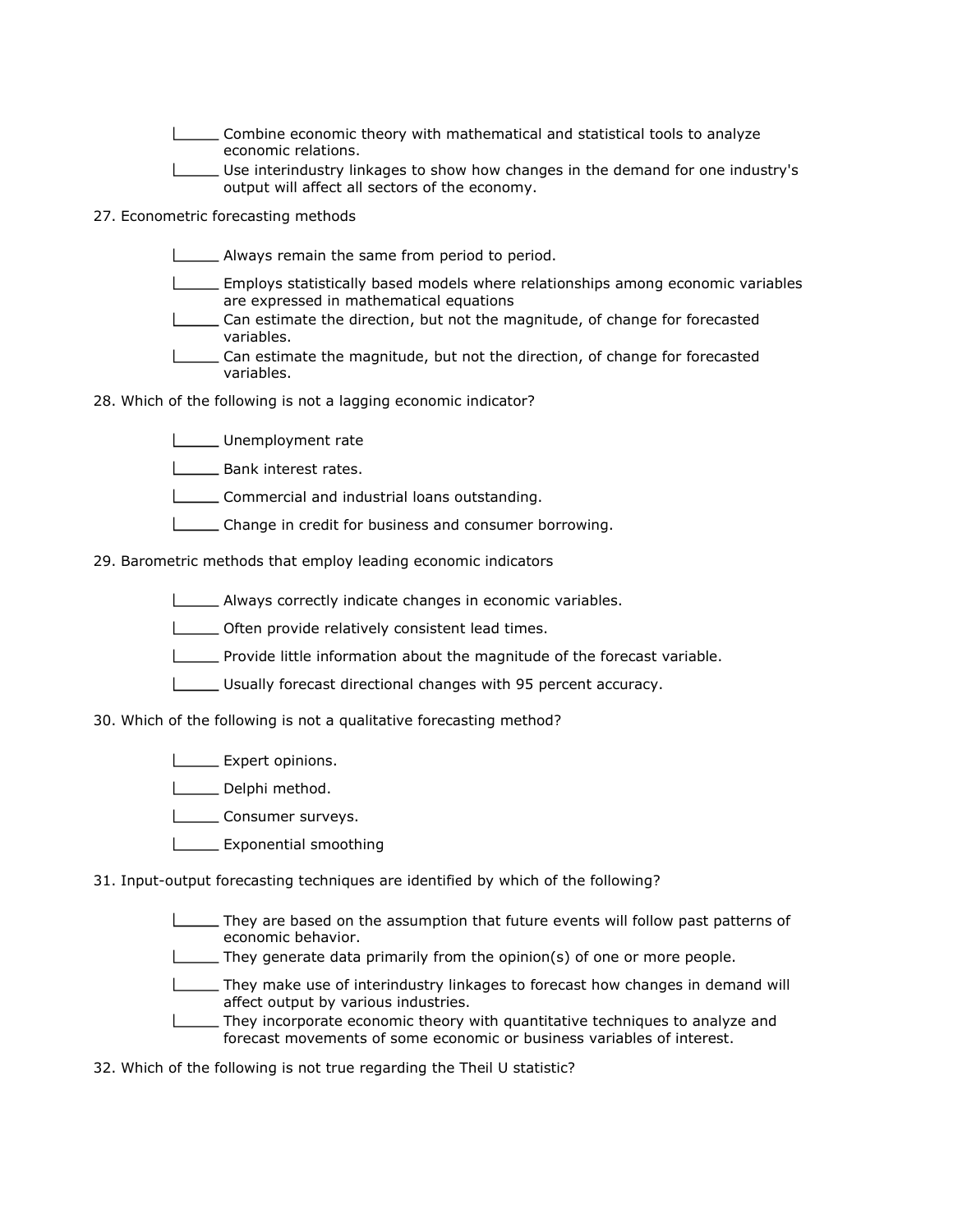U=0 is a perfect forecast. The larger the value of U, the more accurate are the forecasts. U=1 would be a case of all incorrect forecasts. If U is greater than or equal to 1, the predictive ability of the model is lower than a naive no-change extrapolation.

### Chapter 6 - Theory Of Production

33. A production function

Relates input prices to the level of production.

**LETT** Relates production to the level of output.

 $\Box$  Is an engineering relation that defines the maximum amount of output that can be produced with a given set of inputs.

**IS a descriptive statement that relates outputs to sales levels.** 

34. The marginal rate of technical substitution is:

**The slope of an isocost curve.** 

The slope of the marginal revenue product curve.

The marginal product of either input.

The rate that measures the reduction in one input per unit increase in the other that is just sufficient to maintain a constant level of output.

35. If the output elasticity equals 0.75, returns to scale are

**LEAU** Diminishing.

L**Constant.** 

L<sub>increasing.</sub>

L\_\_\_\_\_ Cannot be determined without further information.

36. The average product

- Is the total amount of output divided by the amount of the input used to produce a given amount of output.
- Is the change in the quantity of output resulting from a one unit change in the quantity of input used.
- Is the total product multiplied by the variable input.
- Is the total product divided by the marginal product.
- 37. A production process uses two inputs, w and r. The cost-minimization input principle is given by which expression?
	- $\Box$  MPw/w = MPr/r

 $\Box$ MRPw/w = MRPr/r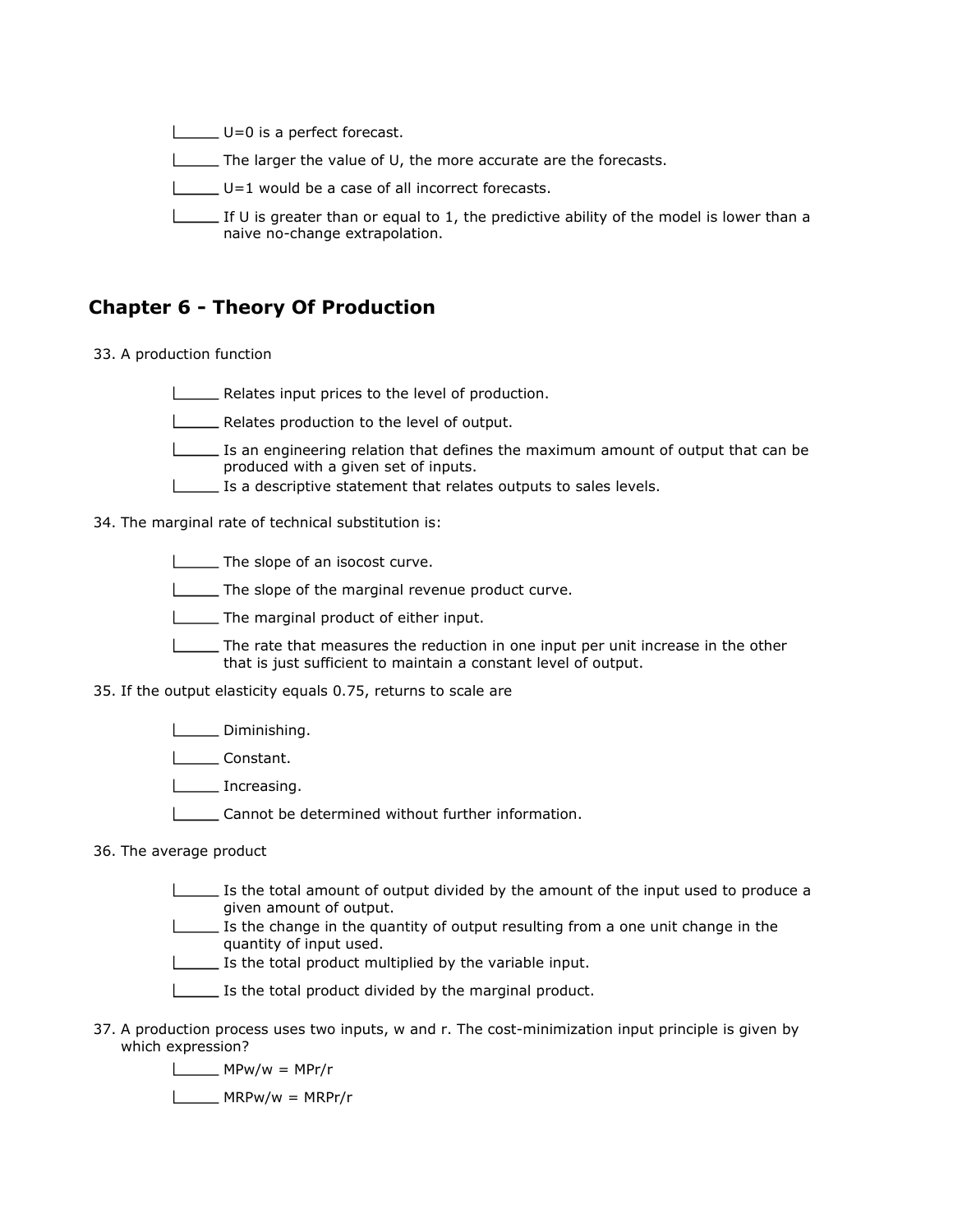$\Box$  w/r = -MPw/MPr  $L$  MRPw/ MRPr =-r/w

- 38. An isoprofit curve reflects the various combinations of products that a firm can sell to earn a given level of profit. T F
	- L<sub>Tue</sub> True
	- | False
- 39. An example of a perfect substitution is
	- Oil and vinegar.
	- **Honey and brown sugar.**
	- **LETARED** Tar and feathers.
	- **LETT** Pears and eggs.
- 40. An expansion path is a graphical device used to illustrate the amount of capital and labor a firm will use to
	- **Increase its overhead.**
	- **LECT** Average its outputs.
	- **LEXPANDITIES** Expand its operation.
	- **LECTE** Accelerate its product life.
- 41. According to the law of diminishing returns, over some range of output
	- Every production function exhibits diminishing returns to scale.
	- Total product will decrease as the quantity of variable input employed increases.
	- Percentage increase in output is less than percentage increase in inputs
	- **Marginal revenue will decrease as the quantity of output increases.**

## Chapter 7 - Multiple Product Planning And Linear Programming

#### 42. Linear programming assumes

- **LECTE** Monopolistic competition.
- Falling input prices.
- Increasing returns to each factor input.
- Linear objective and constraint functions.

#### 43. An objective function

- $\Box$  Expresses the goal of a linear programming problem.
- Is a function formulated without predisposition or bias.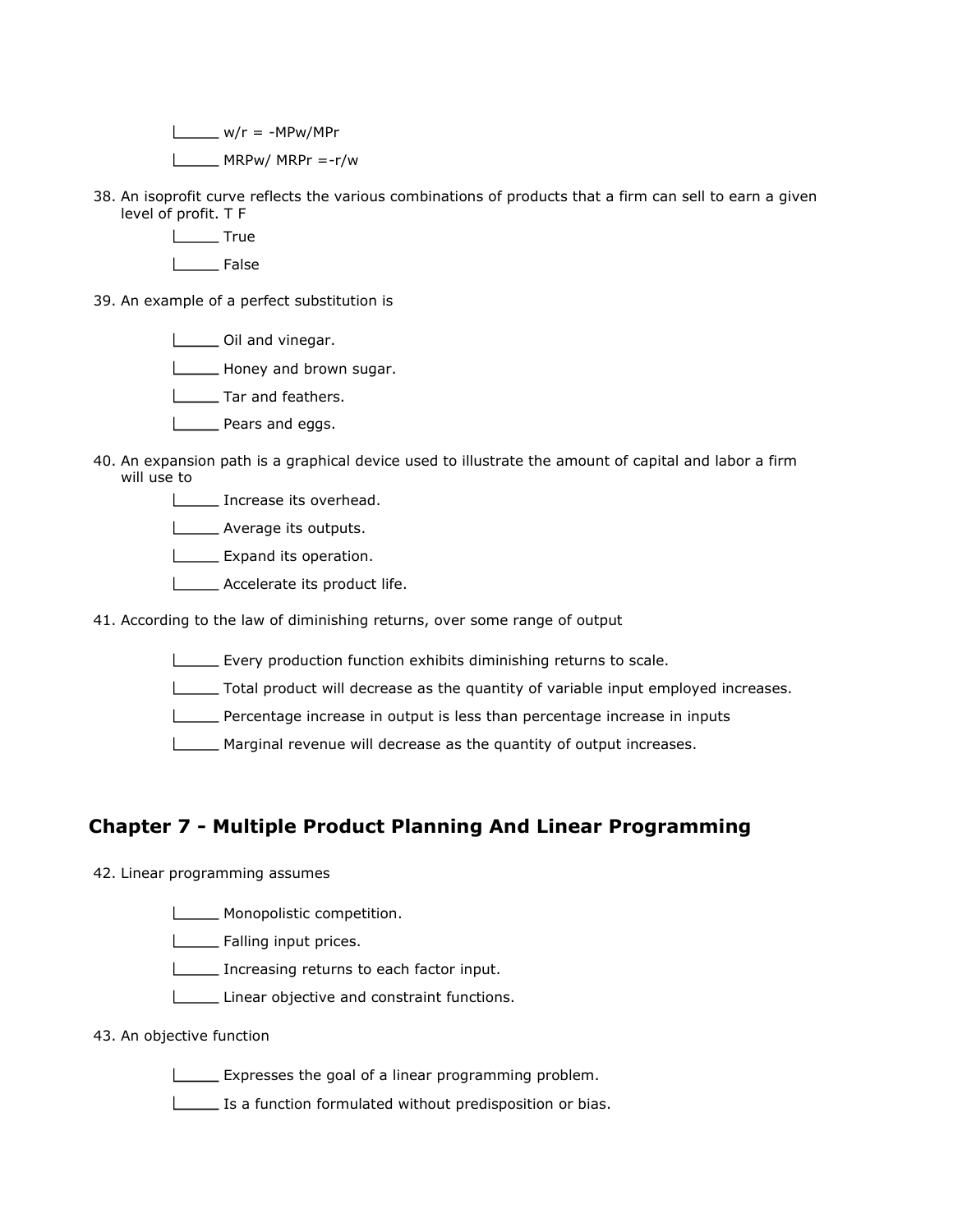Describes any functional relation to be analyzed.

Defines the boundary of the feasible space.

- 44. A negative value for a given slack variable implies
	- **Excess capacity.**
	- **No excess capacity.**
	- Use of more resources than are available.
	- **L** Full capacity.
- 45. Applications of Linear Programming (LP) do not include
	- Scheduling jobs to machines.
	- Lost estimation.
	- Scheduling flights.
	- **L** Gasoline blending.

## Chapter 8 - Cost: Theory And Analysis

46. Relevant costs for managerial decisions are

- | Future costs.
- L**L** Current costs.
- **LECCCC** Historical costs.
- L\_\_\_\_\_\_ Sunk costs.
- 47. Examples of the learning curve applications do not include
	- Inventory planning.
	- Setting incentive wage rates.
	- **LETTE** Meeting social responsibilities.
	- **LETTE** Pricing new products.
- 48. looks at the effects on profits of changes in such factors as variable costs, fixed costs, selling prices, volume, and mix of products sold.
	- **Lieum** Operating leverage.
	- **LECONOMIES of scale**
	- Cost-volume-profit analysis.
	- A break-even chart.
- 49. The difference between ATC and AVC is always equal to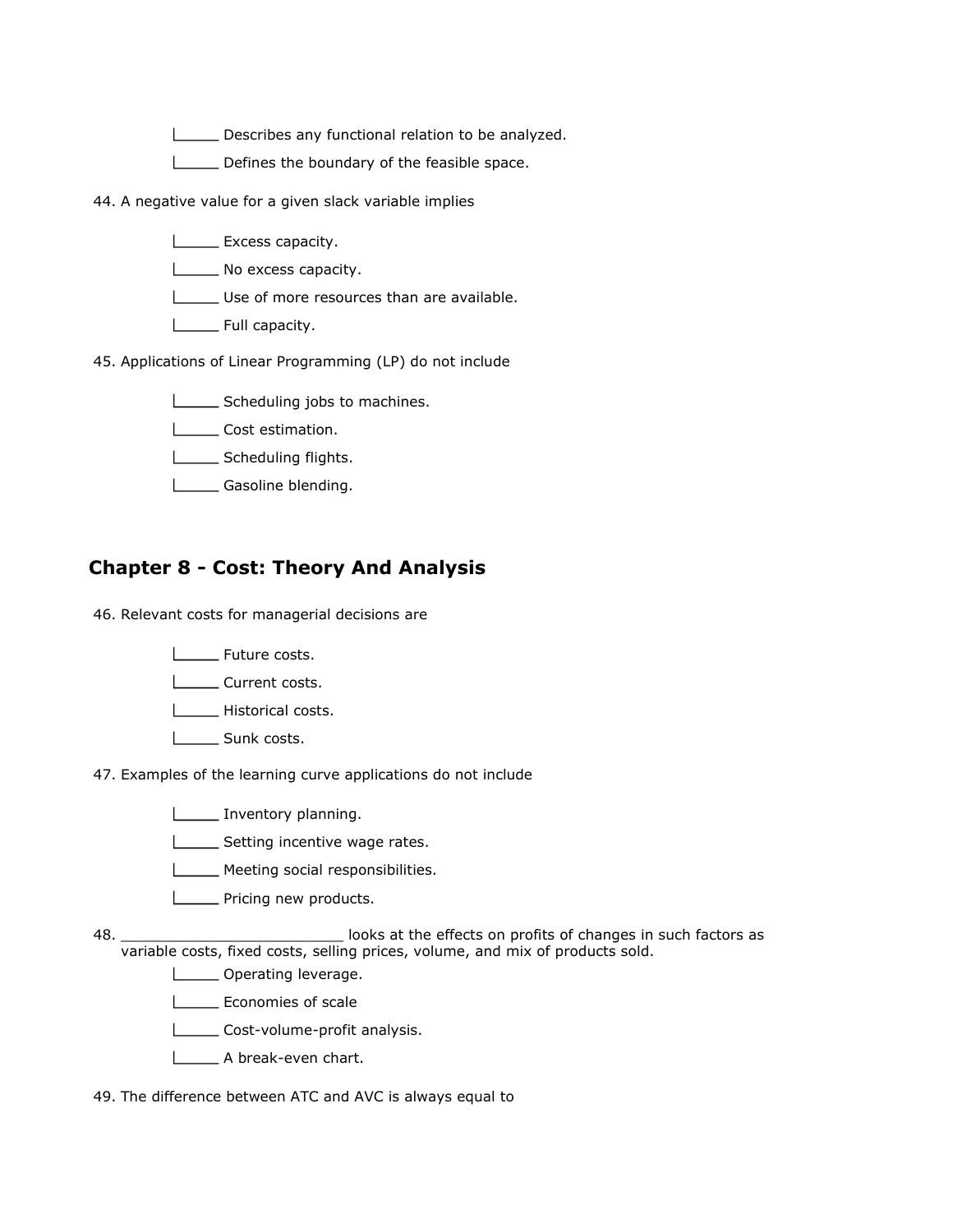$\Box$  MC. L<sub>AFC</sub>.  $I_{\text{max}}$  TC. **LEARGE SATC.** 

50. Costs that vary with a decision is called

**Lacks** Sunk costs.

L<sub>L</sub>Implicit costs.

Incremental costs.

**LEXPLICITY** COSts.

51. Costs that involve no cash payment are called

**LEXPLICITY** COSts.

Lettevant costs.

**LECTE** Historical costs.

**LETT** Implicit costs.

52. Types of functions that have been most commonly employed in fitting statistical cost functions are

Lobb-Douglas

Linear

Trigonometric

L<sub>Dee</sub> Parametric

### Chapter 9 - Pricing And Profit Strategy

53. In a perfectly competitive market

**Each seller can affect the market price by changing output.** 

Sellers and buyers have perfect information.

**Entry and exit are difficult.** 

Sellers produce similar, but not identical products.

54. In the long run, firms will exit a perfectly competitive industry if

**LEXCESS** profits equal zero.

**LEXCESS** profits exceed zero.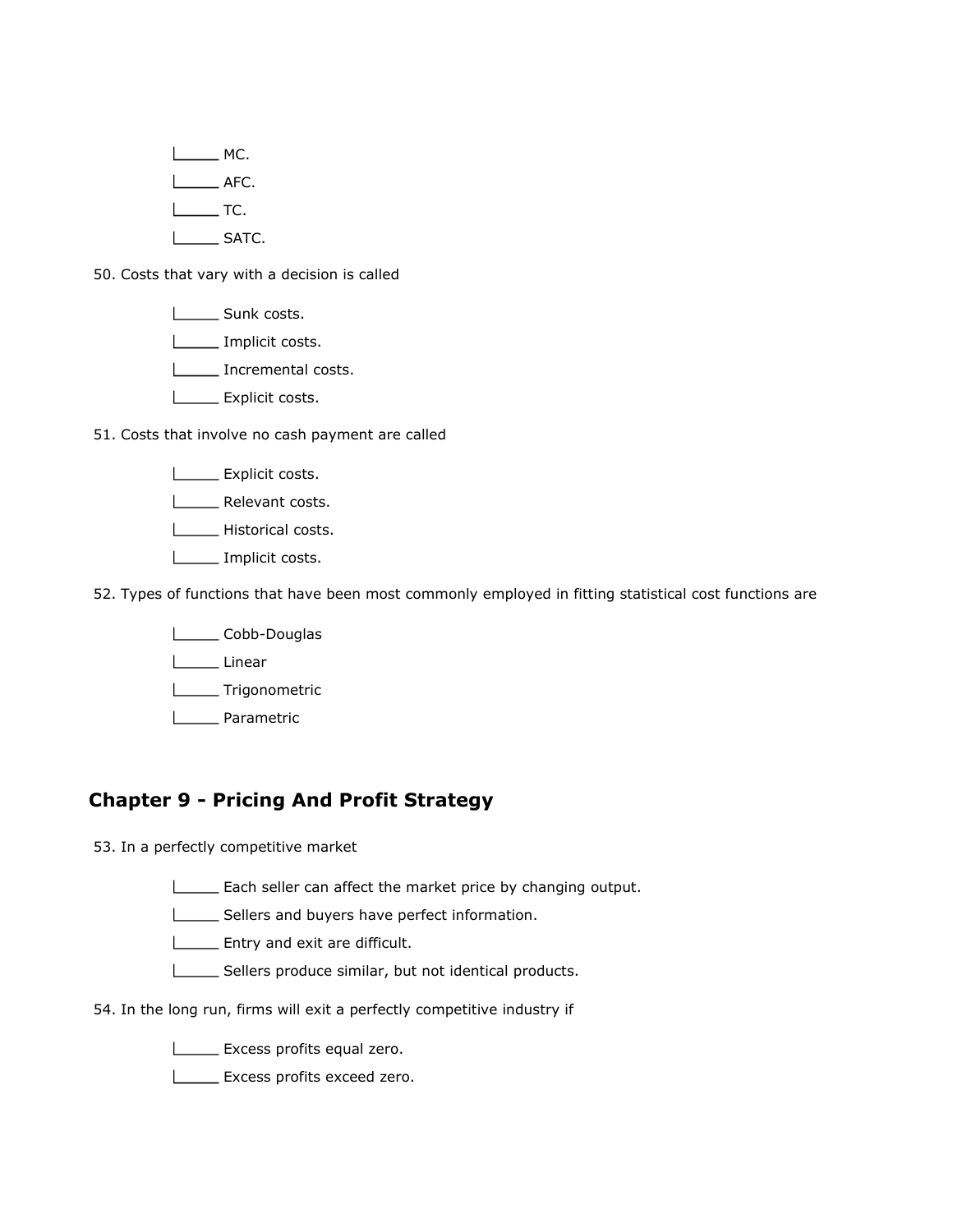**EXCELER IN EXCESS profits are less than zero.** 

**L\_\_\_\_\_** Total profit equals zero.

55. In a monopolistically competitive industry, firms

- **LECCC** Are price takers.
- Offer products that are not perfect substitutes.
- Make decisions in light of expected reactions from other firms.
- Set price equal to marginal cost.
- 56. A market characterized by interdependence among sellers is
	- **Listing** Monopoly.
	- **LETTE** Perfect competition.
	- L\_\_\_\_\_\_ Oligopoly.
	- **Monopolistic competition.**

57. Forms of market structure do not include

- **LETTE** Perfect competition.
- L**L** Oligopoly.
- **Listing** Monopoly.
- **L**\_\_\_\_\_\_\_\_ Hierarchy.
- 58. Two measures describing industry characteristics are
	- **LETTE** Rothschild and Lerner.
	- Nash and Harsanyi.
	- **L** Maxine and Waters.
	- L<sub>\_\_\_\_</sub>\_\_\_\_ Block and Miller
- 59.  $T$  measures how much of the total output in an industry is manufactured by the largest firms in that industry.
	- Horizontal merger ratio.
	- **LACCONCENTED** Concentration ratio..
	- Herfindahl-Hirshman Index.
	- Department of Justice Index.

## Chapter 10 - Risk In Project Analysis

60. Two common pricing policies are market skimming and penetrating. T F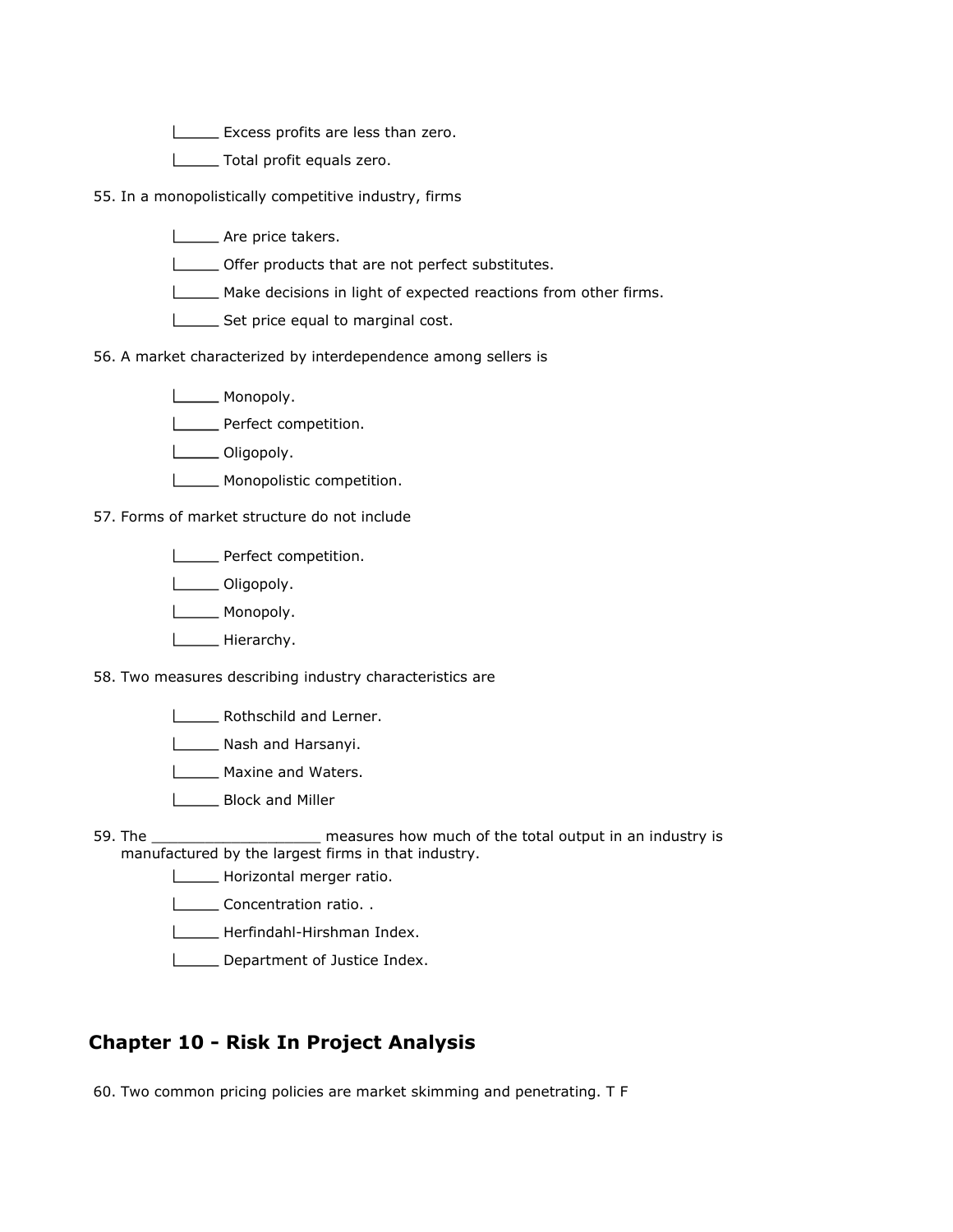L<sub>te</sub> True

I \_\_\_\_ False

61. The most popular pricing approach is

- Lost discount.
- **L**\_\_\_\_\_\_ Marginal cost.
- Lost-based pricing.
- Discount based pricing.
- 62. An example of peak-load pricing is
	- **LECTE** Private club.
	- Health club.
	- Utility companies.
	- Night club.

63. The optimal markup on price will fall following an increase in:

**L\_\_\_\_** Price.

Latter Cost.

L**L** Revenue.

The price elasticity of demand.

64. If marginal cost is \$20 and the price elasticity of demand is -5, the optimal price is:

24 25  $\Box$ 30  $\frac{1}{100}$ 

Instructions for Submitting Answers Online:

Sign In at www.ApexCPE.com

Click the "My CPE" tab at the top of the page.

Click "My CPE Courses".

Find the current CPE year and click "Go to My Courses".

Find this course and click the "Go to Course" link.

**Step 2 on the Course Syllabus page is "Take the Final Exam". Click the "Begin Final** Exam" link.